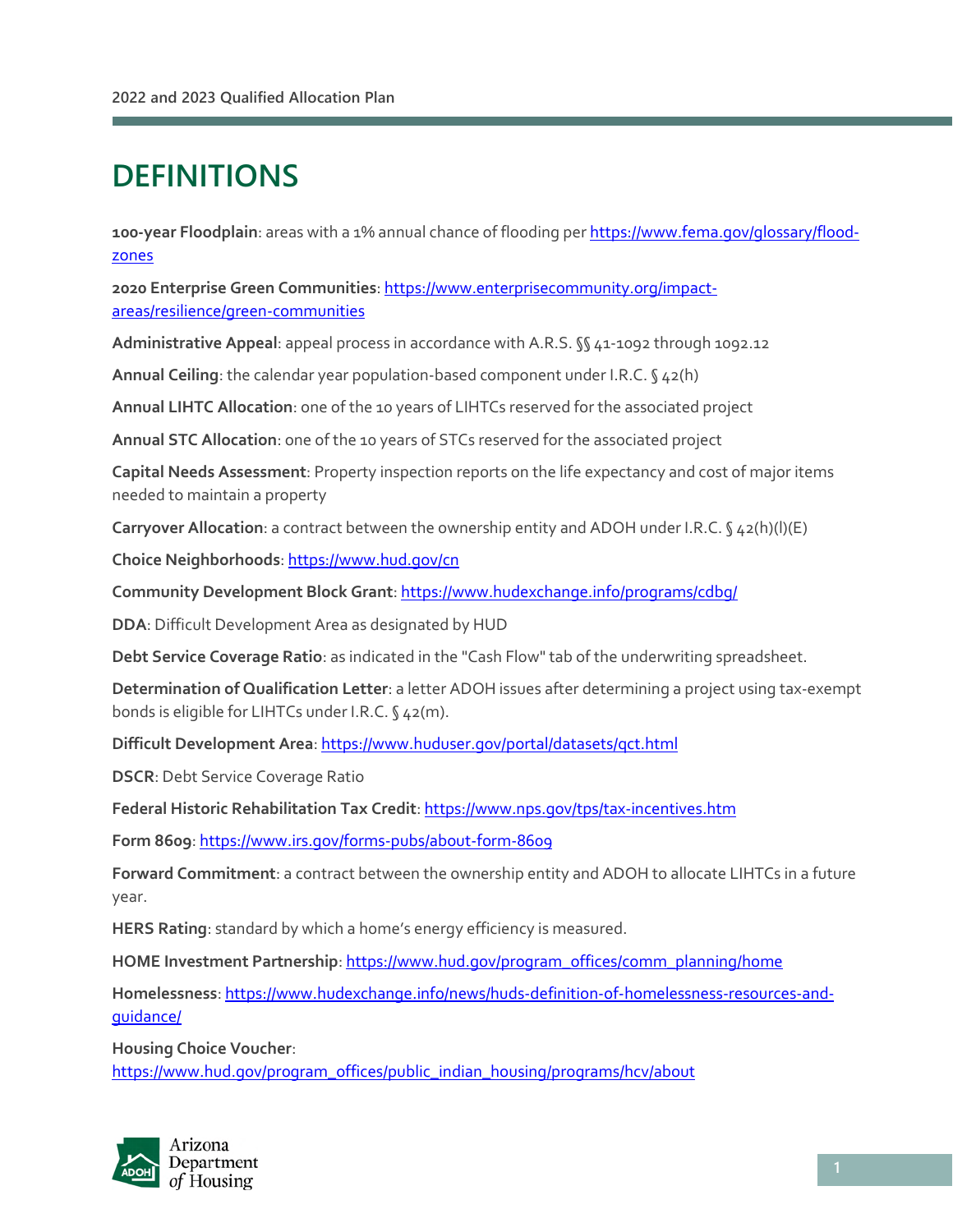**HUD 811 Rental Assistance**[: https://www.hud.gov/program\\_offices/housing/mfh/progdesc/disab811](https://www.hud.gov/program_offices/housing/mfh/progdesc/disab811) 

**I.R.C. § 42**: Section 42 of the Internal Revenue Code of 1986, as amended

**ICC 700 National Green Building Standard**[: https://www.nahb.org/advocacy/industry-issues/sustainability](https://www.nahb.org/advocacy/industry-issues/sustainability-and-green-building/icc-700-national-green-building-standard)[and-green-building/icc-700-national-green-building-standard](https://www.nahb.org/advocacy/industry-issues/sustainability-and-green-building/icc-700-national-green-building-standard) 

**Information Bulletin**: Arizona Department of Housing notices posted t[o https://housing.az.gov/blog](https://housing.az.gov/blog-terms/information-bulletins)[terms/information-bulletins](https://housing.az.gov/blog-terms/information-bulletins) 

**Leadership in Energy & Environmental Design**:<https://www.usgbc.org/leed>

**LOCCS Balance**: [https://www.hud.gov/program\\_offices/cfo/loccs\\_guidelines](https://www.hud.gov/program_offices/cfo/loccs_guidelines) 

**LURA**: Land Use Restriction Agreement

**Minimum Set-Aside**: I.R.C. § 42(q)(1)(A), (B), or (C)

**Model Content Standards**: [https://www.housingonline.com/councils/national-council-housing-market](https://www.housingonline.com/councils/national-council-housing-market-analysts/model-content-standards/)[analysts/model-content-standards/](https://www.housingonline.com/councils/national-council-housing-market-analysts/model-content-standards/) 

**Native American Housing Assistance and Self Determination Act**: [https://www.hud.gov/program\\_offices/public\\_indian\\_housing/ih/codetalk/nahasda](https://www.hud.gov/program_offices/public_indian_housing/ih/codetalk/nahasda) 

**NOFA**: Notice of Funding Availability

**Nonprofit**: An organization tax exempt under Internal Revenue Code Section 501(c)(3) because of being organized and operated exclusively for religious, charitable, scientific, testing for public safety, literary, educational, or other specified purposes and that meet certain other requirements.

**Ownership Entity**: LLC or limited partnership named as the owner in Part I(C) of the Form(s) 8609 and in contracts with ADOH.

Passive Housing Institute US: https://www.phius.org/home-page

**Place in Service**: The day a building receives a certificate of occupancy and is ready and available for its specifically assigned function.

**QCT**: Qualified Census Tract

**Qualified Census Tract**[: https://www.huduser.gov/portal/datasets/qct.html](https://www.huduser.gov/portal/datasets/qct.html) 

**Rehabilitation Hard Costs**: Line 47 in the "Costs and Eligible Basis" tab of the underwriting spreadsheet.

**Reservation**: a determination by ADOH that an application will result in an award of resources.

**SLR**: Subsidy Layering Review

**Subsidy Layering Review**: ADOH evaluation to determine the investment of HUD-administered resources does not exceed the amount that is necessary pursuant to 24 CFR Part 92.

**Tax-Exempt Organization**: An organization tax exempt under Internal Revenue Code Section 501(c)(3) because of being organized and operated exclusively for religious, charitable, scientific, testing for public safety, literary, educational, or other specified purposes and that meet certain other requirements.

**TDHE**: Tribally Designated Housing Entity